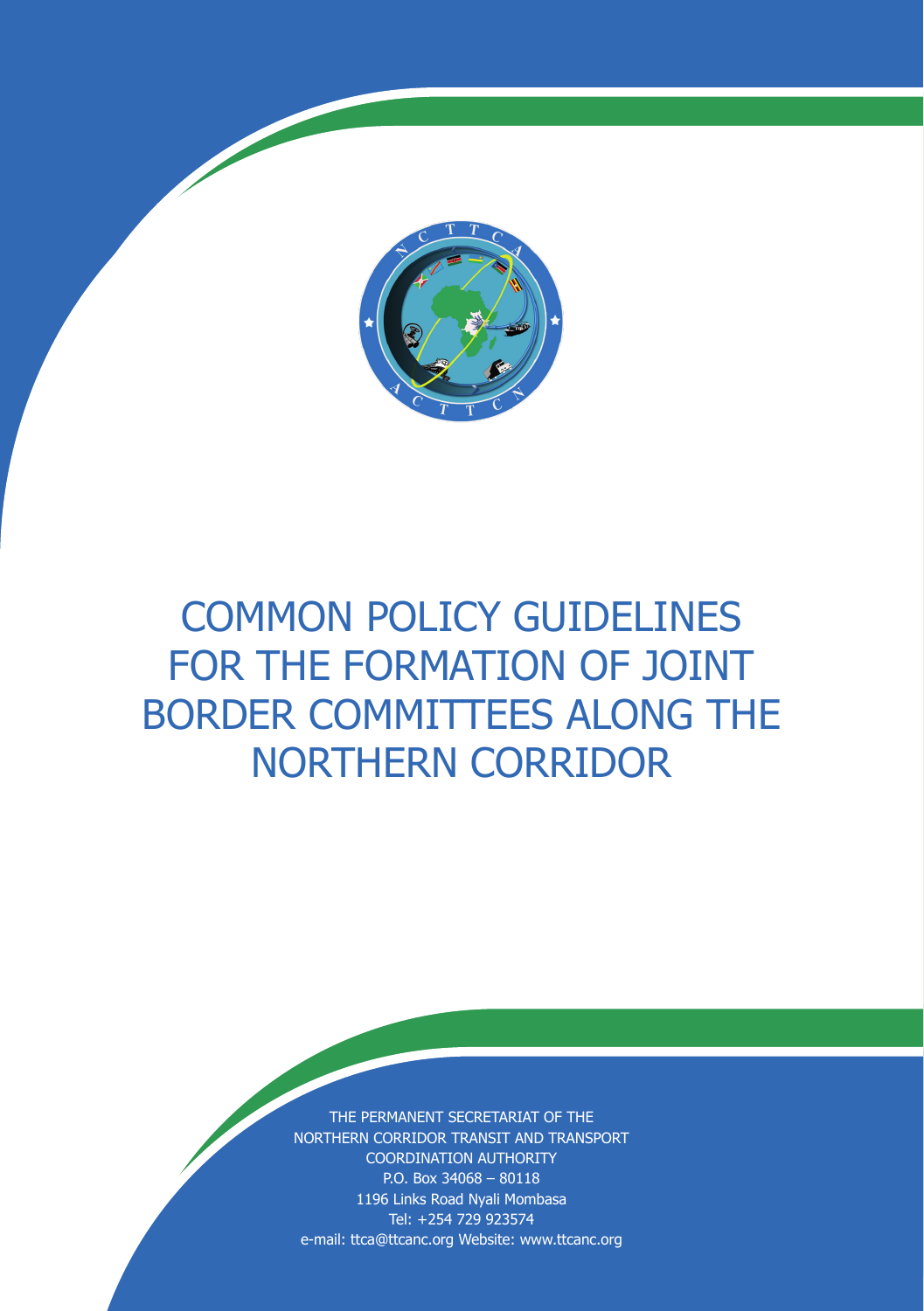

# COMMON POLICY GUIDELINES FOR THE FORMATION OF JOINT BORDER COMMITTEES ALONG THE NORTHERN **CORRIDOR**



**NORTHERN CORRIDOR TRANSIT AND TRANSPORT COORDINATION AUTHORITY**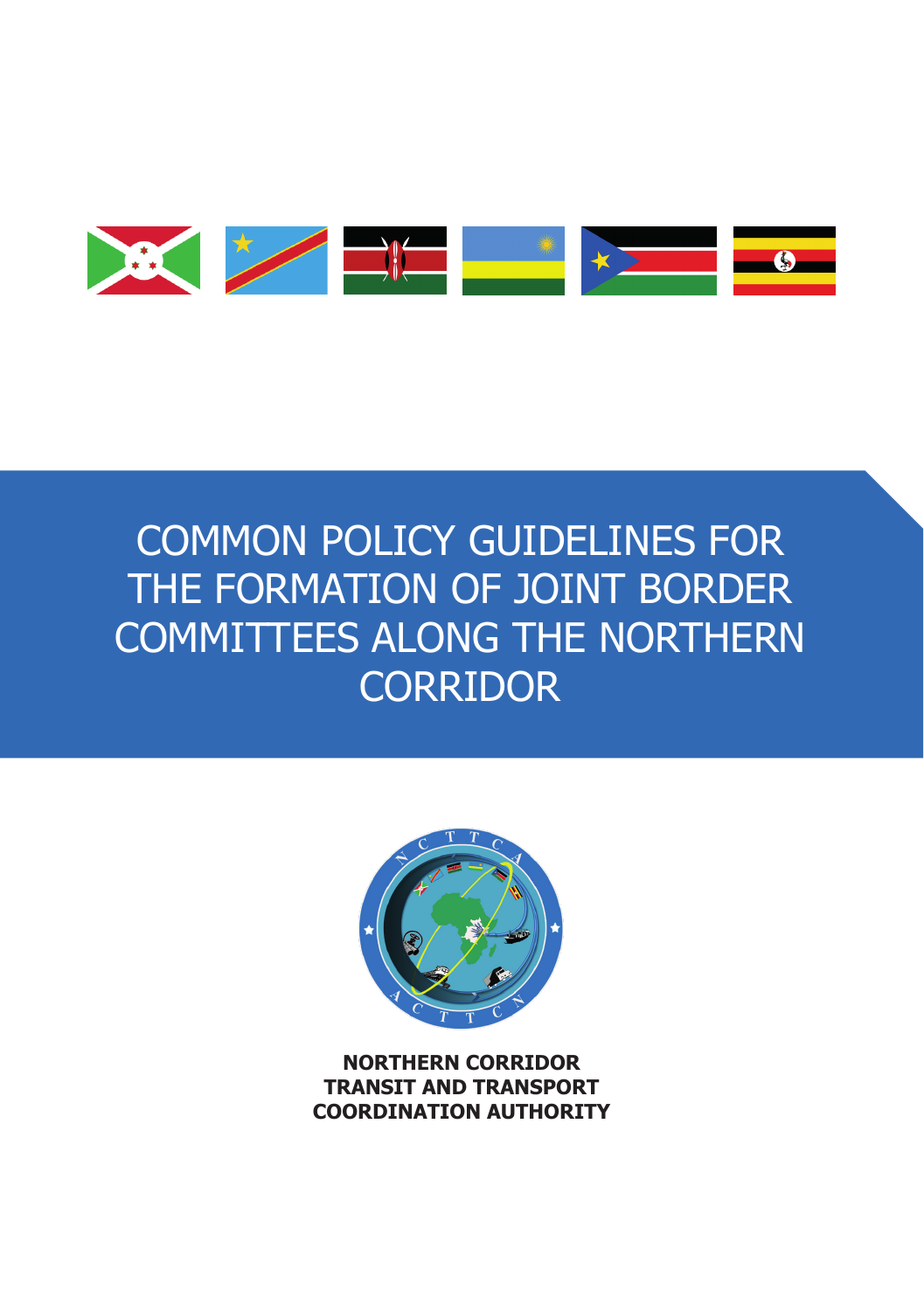## **GLOSSARY**

| CEO           | <b>Chief Executive Officer</b>                                                                      |
|---------------|-----------------------------------------------------------------------------------------------------|
| <b>CFS</b>    | <b>Container Freight Station</b>                                                                    |
| <b>COMESA</b> | Common Market of Eastern and Southern Africa                                                        |
| <b>EAC</b>    | East African Community                                                                              |
| <b>ICD</b>    | <b>Inland Container Depot</b>                                                                       |
| <b>ICT</b>    | <b>Information Communication Technology</b>                                                         |
| <b>JBC</b>    | Joint Border Committee                                                                              |
| <b>NCTTCA</b> | Northern Corridor Transit and Transport Coordination Authority                                      |
| <b>NTB</b>    | Non-Tariff Barrier                                                                                  |
| <b>OSBP</b>   | One-Stop Border Post                                                                                |
| USAID-COMPETE | United States Agency for International Development -<br>Competitiveness and Trade Expansion Program |

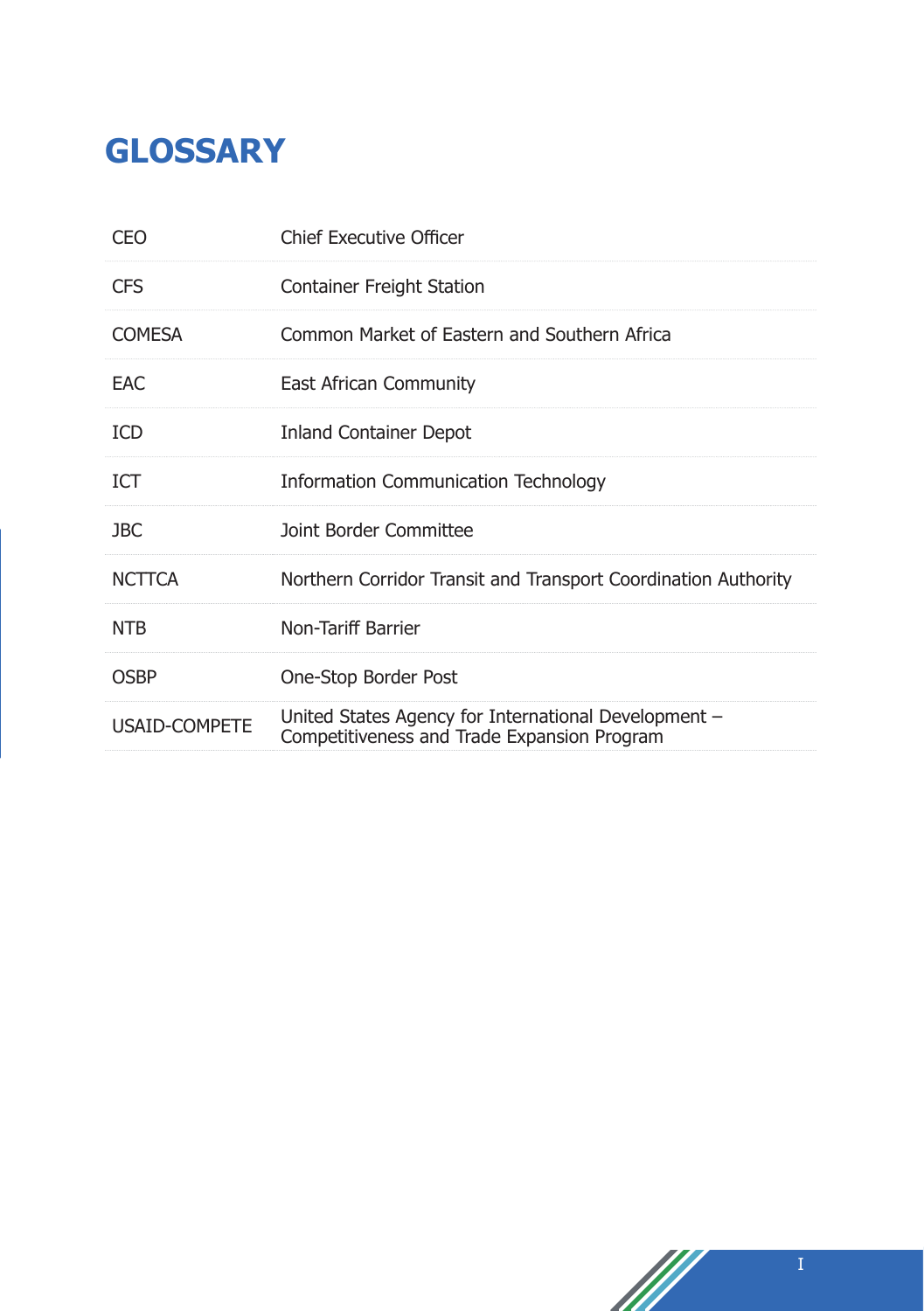## **TABLE OF CONTENTS**

| I.  |                                                         |                                                               |  |
|-----|---------------------------------------------------------|---------------------------------------------------------------|--|
| II. | Formation and Terms of Reference for the JBCs along the |                                                               |  |
|     |                                                         |                                                               |  |
|     | А.                                                      |                                                               |  |
|     | В.                                                      | Objectives for the Institutionalization of the JBCs 4         |  |
|     | C.                                                      |                                                               |  |
|     |                                                         |                                                               |  |
|     |                                                         |                                                               |  |
|     |                                                         |                                                               |  |
|     |                                                         | Participation of other Persons or Organizations in the JBCs 6 |  |
|     |                                                         |                                                               |  |
|     |                                                         |                                                               |  |
|     |                                                         |                                                               |  |
|     |                                                         |                                                               |  |
|     |                                                         |                                                               |  |
|     | D.                                                      | Term of Office for the Committee Members 8                    |  |
|     |                                                         |                                                               |  |
|     |                                                         |                                                               |  |
|     |                                                         |                                                               |  |
|     |                                                         |                                                               |  |
|     | Ε.                                                      |                                                               |  |
|     |                                                         |                                                               |  |
|     |                                                         |                                                               |  |

II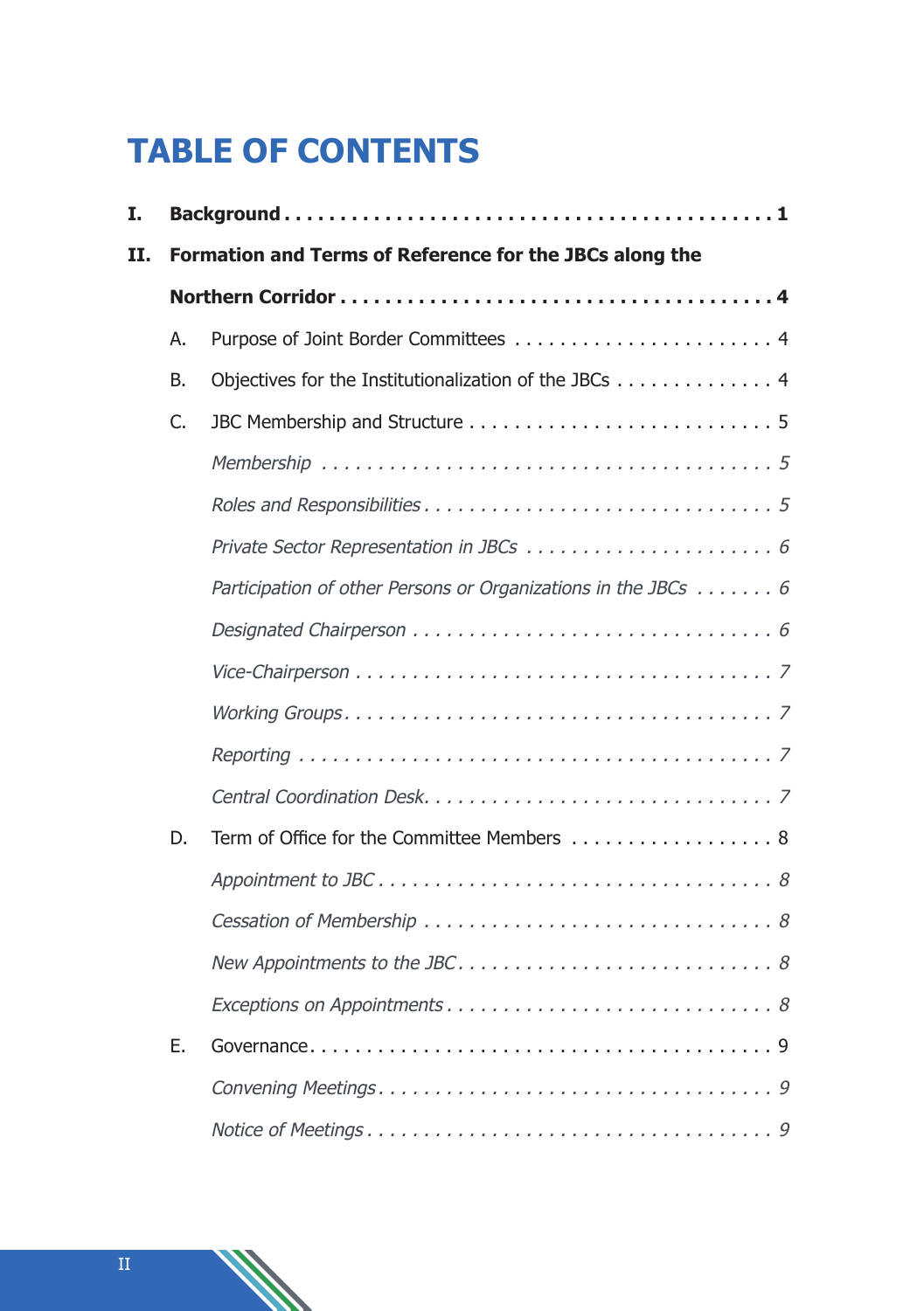|    | Terms of Reference for Working Groups 10           |
|----|----------------------------------------------------|
| F. |                                                    |
| G. |                                                    |
| Η. |                                                    |
| I. |                                                    |
| J. |                                                    |
| K. | Governing Laws and Dispute Resolution Mechanism 13 |
| L. |                                                    |
| М. |                                                    |



M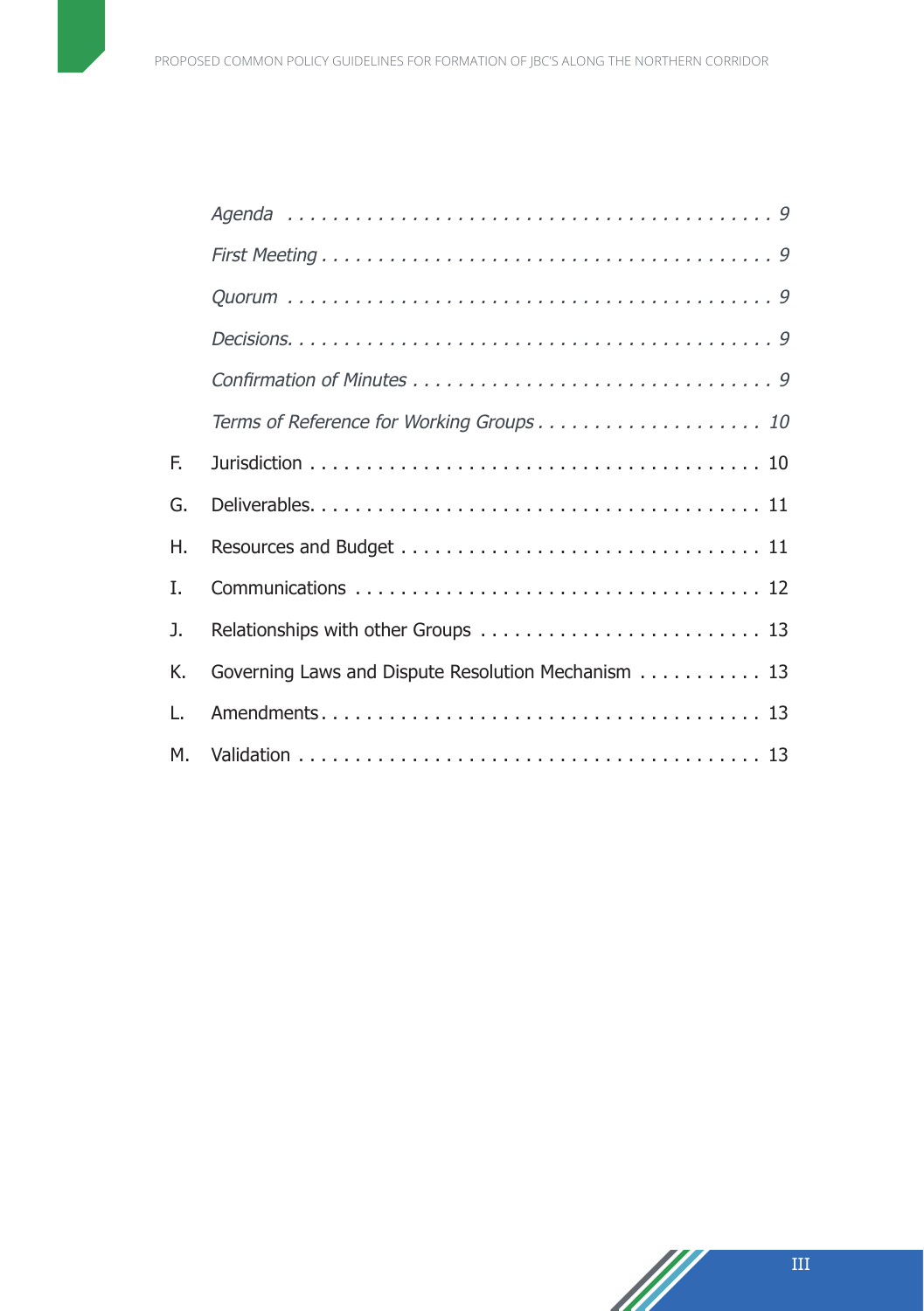### **COMMON POLICY GUIDELINES FOR THE FORMATION OF JOINT BORDER COMMITTEES ALONG THE NORTHERN CORRIDOR**

### **I. Background**

- 1. The Northern Corridor Transit and Transport Coordination Authority (NCTTCA) was established to facilitate trade and transport in the region. One of the key objectives of the Northern Corridor Transit and Transport Agreement 2007 is to transform the Northern Corridor into a Development Corridor. This transformation is highly dependent on an efficient trade and transport facilitation system, which includes coordination between government agencies and private sector stakeholders at the border posts to reduce the high costs incurred in handling and transporting goods across borders.
- 2. In reference to the Northern Corridor Transit and Transport Agreement 2007, the Member States agreed to eliminate non-tariff barriers (NTB's). This view is also supported by Article  $75(1)(c)$  of the Treaty Establishing the EAC and Article  $49(1)$ of the Treaty Establishing COMESA. Some of the NTB's along the Northern Corridor are related to infrastructure, while others are related to border procedures. A formal structure for coordination of the public and private sector stakeholders at borders has been lacking in the region. This situation hampers the prompt movement of goods and is detrimental to achievement of the NTB elimination agenda and other legitimate objectives of the Government Agencies at the border posts such as:
	- i. Protection and prevention of threats to national security;
	- ii. Protection and prevention of loss of revenue through smuggling and improper filing of trade documents;
	- iii. Protection of the health and well-being of the community through preventing illegal entry of medicaments and foodstuffs that may not meet the required standards; and
	- iv. Protection of international trade in endangered species; flora and fauna, which would be detrimental to the agricultural and conservation interests of a country and its trading partners.
- 3. The border has been defined as "the location where one country's authority over goods and persons ends and another country's authority begins"<sup>1</sup> or "any place at or within a specified limit where the state exercises statutory authority"<sup>2</sup> . Moriarty
- 1 Barka 2012



<sup>2</sup> Moriarty 2008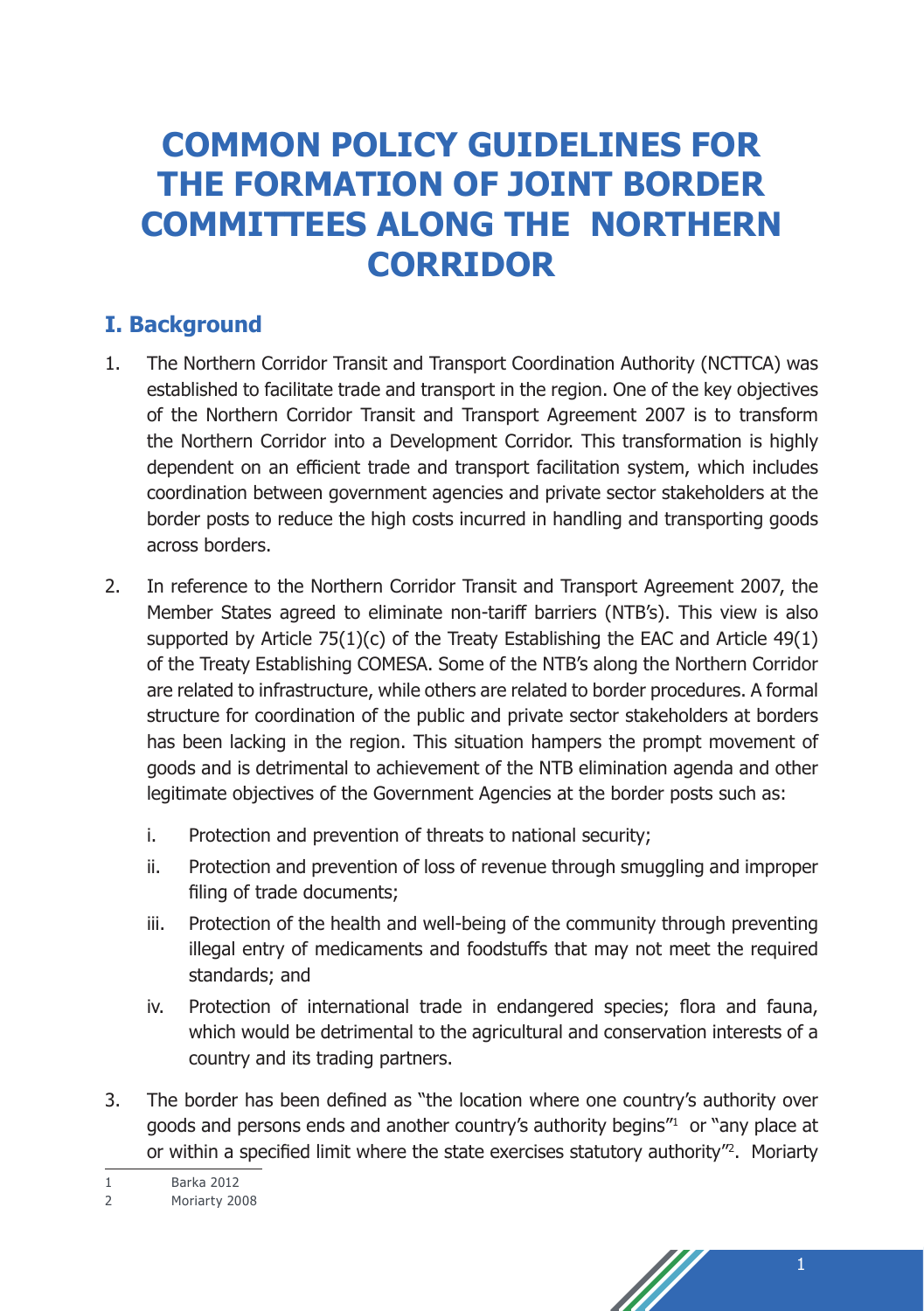(2008) emphasises the role of the border in defining the territory of the state as "the primary point at which the state's agents interrelate with the citizens of other states and demonstrate their state's ability to govern".

- 4. Traditionally, the border was viewed as a physical point or line separating two states. This view is no longer tenable, as it is now possible to exercise national border controls at any point that can be accessed directly from abroad such as an international airport that may be located inland, an automated teller machine or a computer linked by wireless to the internet.3 "Borders are everywhere", they exist "wherever controls over the mobility of people, goods, services and capital in and out of states or regions are exercised by state and regional agencies and authorized non-state actors".<sup>4</sup>
- 5. It is, therefore, possible to delocalize, disperse and move "the border" inside the territory of a state (e.g., by permitting clearance of goods inland to decongest the border) or beyond the territorial limits of a state (by requiring certain procedures to be carried out before the arrival of goods or persons in the territory). Therefore, the concept of the border has changed from being "a wall" to "a flow", and the key activity for border management is to identify who and what is flowing.<sup>5</sup> Therefore this necessitates a framework for coordination among the public and private sector stakeholders involved in the handling and clearance of goods at the border stations i.e., Joint Border Committees.
- 6. Joint Border Committees enhance formal multi-sector collaboration between the key Government Agencies and the Private Sector players involved in the handling and clearance of cargo for the purpose of addressing critical operational challenges at the border stations. With the support of USAID-COMPETE, several Joint Border Committees were formed at the key border stations along the Northern Corridor.
- 7. The NCTTCA Policy Organs notably during the 35th Meeting of the Executive Committee, the NCTTCA Secretariat was tasked to support the member States to form JBCs at the key border stations along the Northern Corridor where such Committees did not exist. While the establishment of Joint Border Committees has the potential to streamline relationships amongst the public and private sector agencies that operate at the border, this is not possible in the current circumstances where there are no clear formal structures and Terms of Reference to guide their activities and create linkages to higher levels of management for situations which require instituting changes in policies and regulations and for purposes of accountability.<sup>6</sup>

4 Marenin 2010 p. 43

<sup>3</sup> Ibid.

<sup>5</sup> Ladley and Simmonds 2007 p. 10

<sup>6</sup> Northern Corridor Stakeholders Survey Oct. 2012.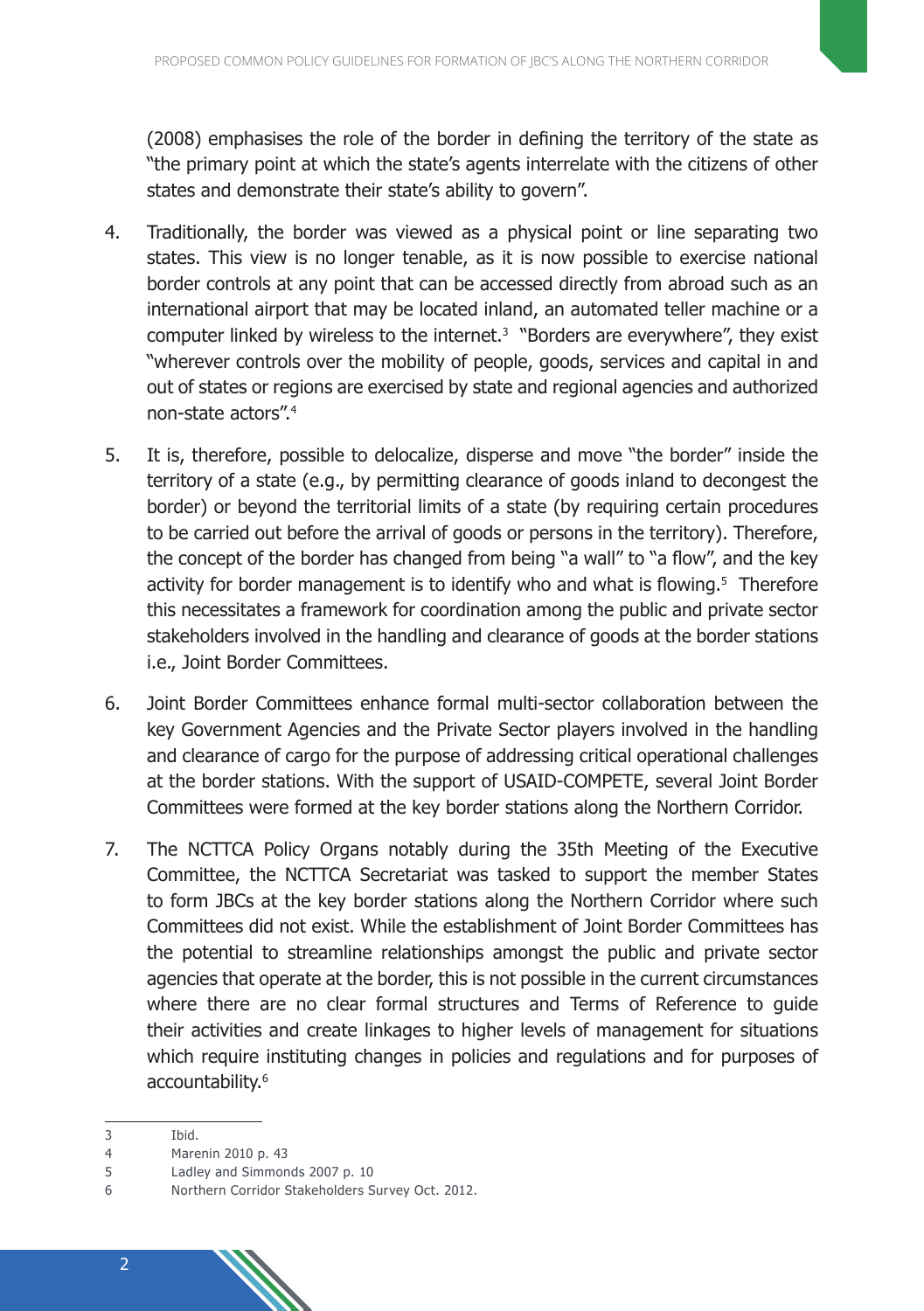- 8. The NCTTCA Secretariat during its Stakeholders Surveys observed that at the border stations where the JBCs were backed by an institutionalized framework they were operating smoothly, and operational challenges were easily addressed. In view of this, the Executive Committee during its 36th Meeting held in December 2012 tasked the Secretariat to advocate for the institutionalization of JBCs by all the member States in order to support their proper functioning and sustainability and further the Secretariat to assist the member States to set them up.
- 9. The NCTTCA Secretariat has been collaborating with the Ministry of Trade of the Republic of Kenya and USAID-COMPETE in the institutionalization and formation of JBCs in Kenya. The proposed common policy guideline for the formation and institutionalization of JBCs along the Northern Corridor draws a number of lessons from the Kenya experience.

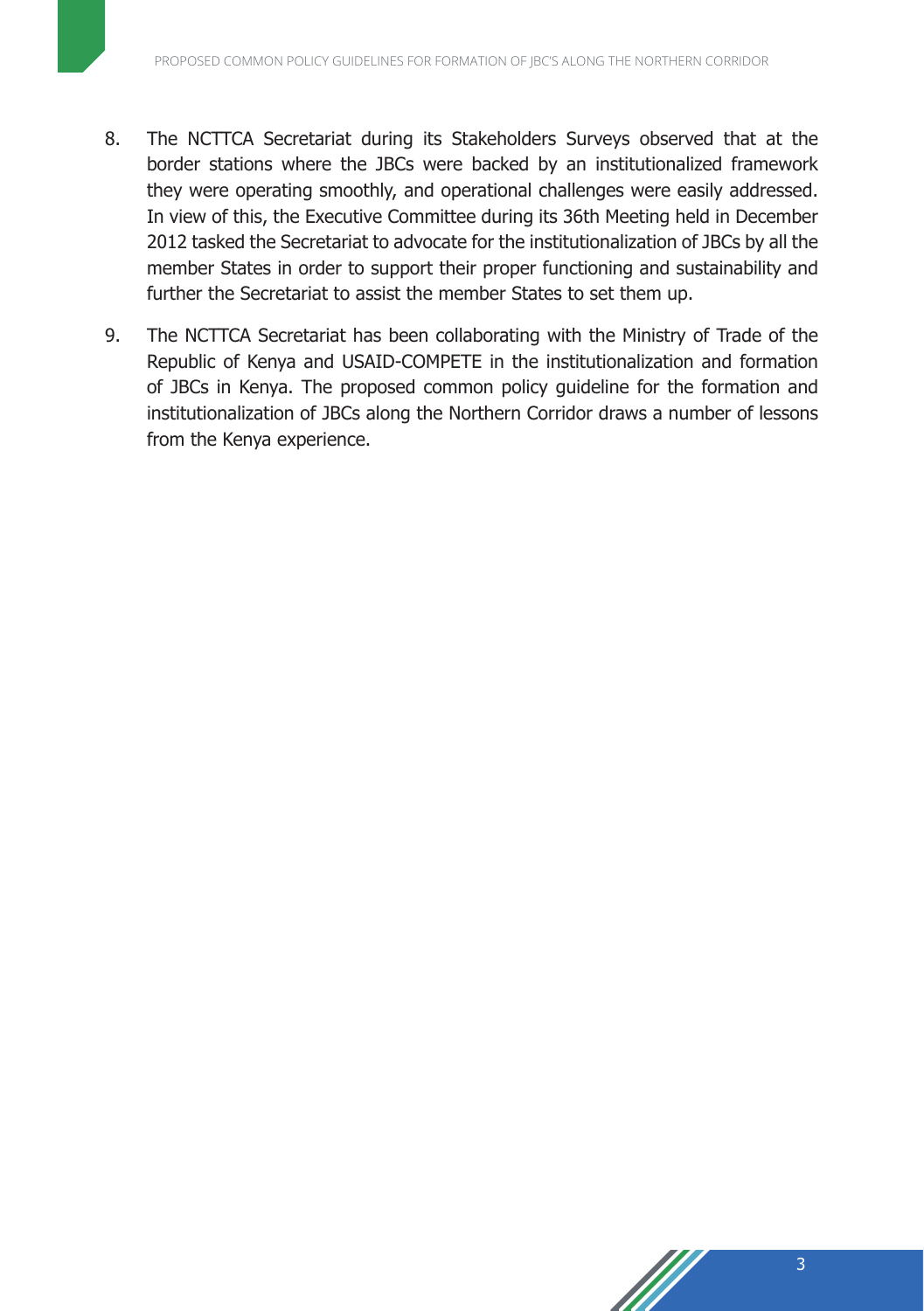### **II. Formation and Terms of Reference for the JBCs along the Northern Corridor**

#### **A. Purpose of Joint Border Committees**

10. The purpose of Joint Border Committees is to enhance coordination between and among the public and private sector agencies at the border stations to contribute towards improved competitiveness of the economy, increased government revenue and business opportunities for the private sector, reduced cost of doing business and lower barriers to regional and international trade.

#### **B. Objectives for the Institutionalization of the JBCs**

- 11. The objective for the institutionalization of JBCs is to:
	- i. Provide an institutional framework for the efficient and effective management of the border at the national level and bilateral level with the responsible government agencies and private sector stakeholders.
	- ii. Establish the necessary legal and regulatory framework for the efficient and effective management and administration of borders in the country and in the region.
	- iii. Simplify and harmonize formalities, processes and procedures related to the flow of persons and trade into and out of the country through the border in line with relevant national, regional, and international standards.
	- iv. Conduct training and capacity building needs assessment for the efficient and effective management of the border.
	- v. Assess Information, Communication and Technologies (ICT) needs of the border and a reference group for coordinated implementation of trade facilitation ICT projects.
	- vi. Develop targets and indicators for border management (e.g., indicators based on Time, Cost, Simplification and Risk).
	- vii. Conduct border infrastructure needs assessment.
	- viii. Monitoring and evaluation of border performance.

4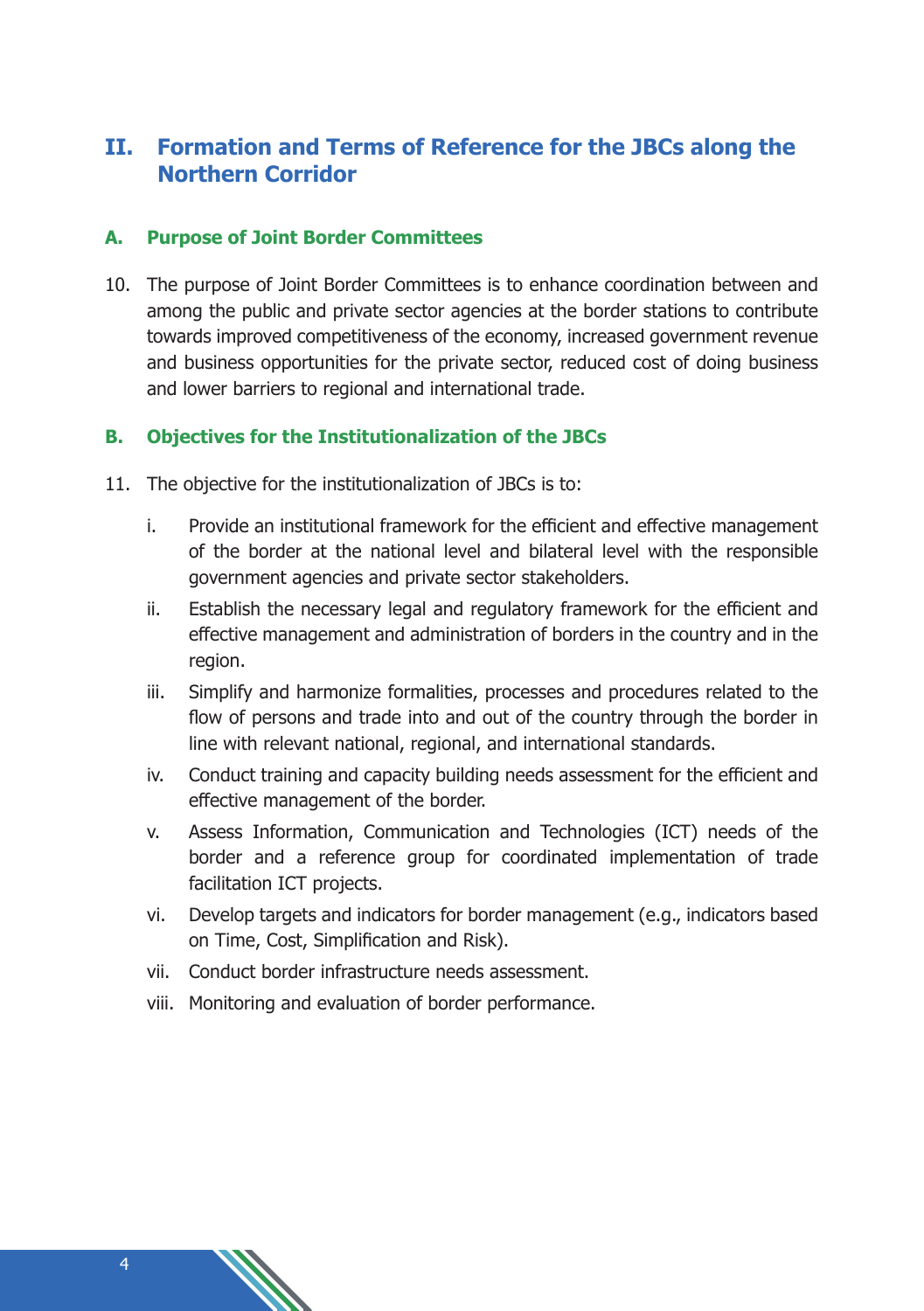#### **C. JBC Membership and Structure**

#### **Membership**

- 12. The membership of the JBC shall comprise heads of station of the following organizations operating at national borders, or if they do not operate an office at the border, an authorized representative:
	- a. Customs Department
	- b. Immigration Department
	- c. Police
	- d. Standards Agencies (Quality, Safety and Health Inspectors such as Bureau of Standards, drugs, veterinary, human, animal, and plant health)
	- e. National Security Intelligence Service
	- f. Transporters' Associations
	- g. Cross-Border Traders' Associations
	- h. Customs Clearing and Forwarding Associations
	- i. National Chamber of Commerce and Industry
	- j. Ministry of Trade Commerce/Ministry of East African Community Affairs
	- k. Cargo Handlers (Transit Sheds, ICD's, CFS's, Bonded Warehouse and Transit Parking yard operators)
	- l. Local Authorities where the border is located.

#### **Roles and Responsibilities**

- 13. Members of the JBC shall have the following roles and responsibilities:
	- a. Represent respective organizations in the JBC so as to enhance partnership and collaboration between the organizations;
	- b. Consult with other members and inform them of any developments in their respective organizations that may have an impact on matters that are germane to the work of the JBC or individual members;
	- c. Contribute to the work of the JBC through oral or written comments at JBC meetings or written communications to the Chairperson;
	- d. Collaborate with other members by working in partnership, in face-to-face meetings and with relevant stakeholders to achieve the objectives for which the JBC was set up.

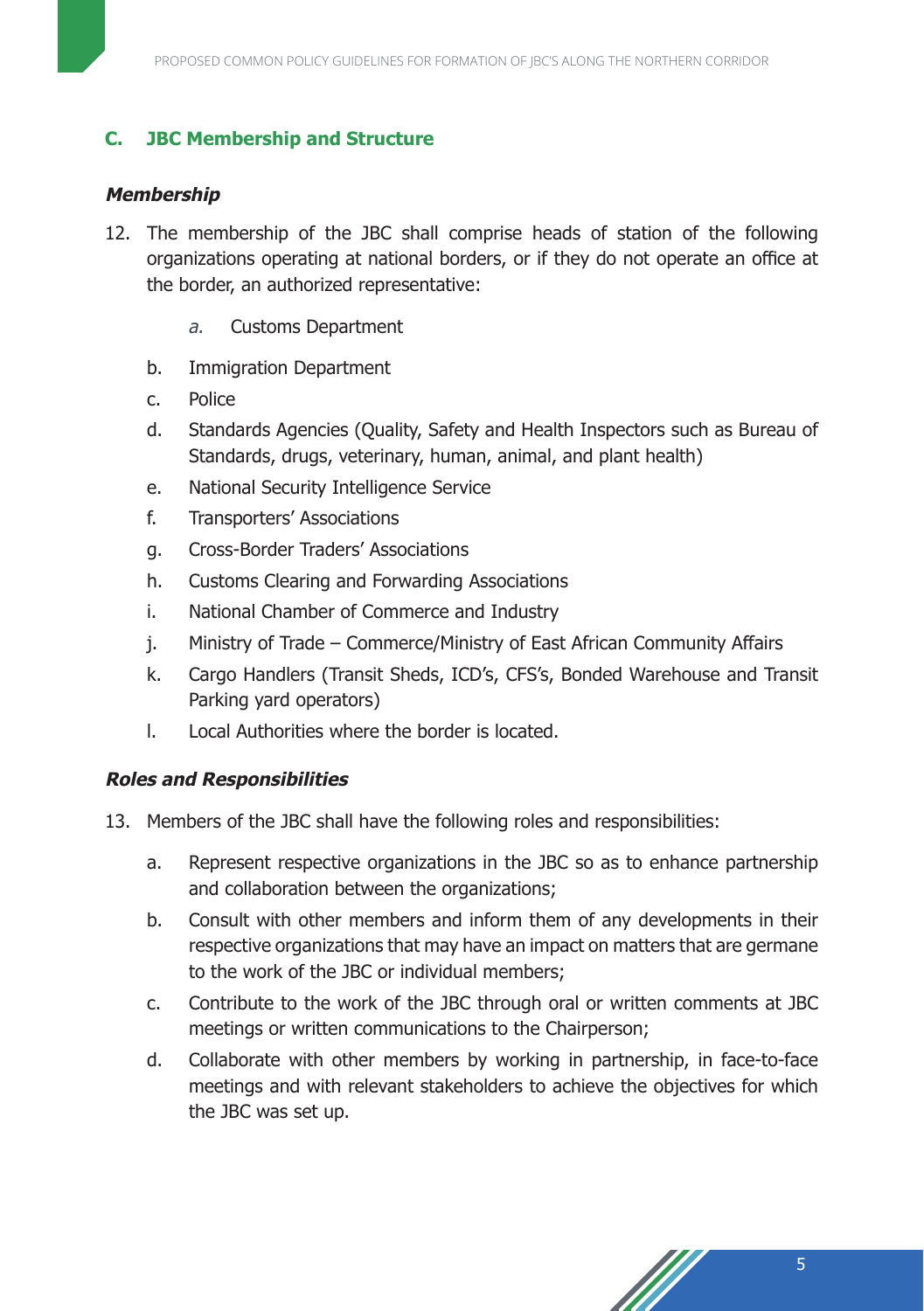#### **Private Sector Representation in JBCs**

- 14. To qualify for participation in the JBC, a private sector organization must:
	- a. Be a national organization with a primary interest in the cross-border movement of goods, services and/or people;
	- b. Not solely represent individual company interests.
	- c. Have an active office at the border station where the JBC operates.

#### **Participation of other Persons or Organizations in the JBCs**

15. On his or her own volition or upon request, the Chairperson may invite representatives from relevant donor agencies or other national, regional, or international organizations, agencies, or experts to participate in JBC meetings or address specific issues relevant to achieving the objectives of the JBC. Such representatives do not have voting rights.

#### **Designated Chairperson**

- 16. The Head of the Lead Agency at the Border Post shall be the Chairperson of the JBC. The duties and responsibilities of the Chairperson shall be to:
	- a. Preside at all meetings of the JBC;
	- b. Lead and manage the business of the JBC; and in doing so, seek to provide appropriate direction and focus to the JBC and its Working Groups and establish a governance culture that upholds the highest standards of integrity and probity;
	- c. Approve the Agenda for each JBC meeting taking into account the suggestions of other members for the inclusion of items on the agenda, and ensure that sufficient time is allowed for discussion of relevant issues;
	- d. Work with the JBC Coordinator and the Secretariat to ensure that the members of the JBC receive accurate, timely and clear information regarding matters within their responsibility, in particular about the progress in implementation of the JBC Work Plan so as to enable the JBC to make sound decisions, monitor effectively, and provide advice relevant to efficient and effective management of the border;
	- e. Ensure that decisions agreed by the JBC are effectively implemented and reporting made to the JBC coordinating Ministry or Government Agency;
	- f. Monitor the performance of the JBC and coordinate the review of its performance annually.

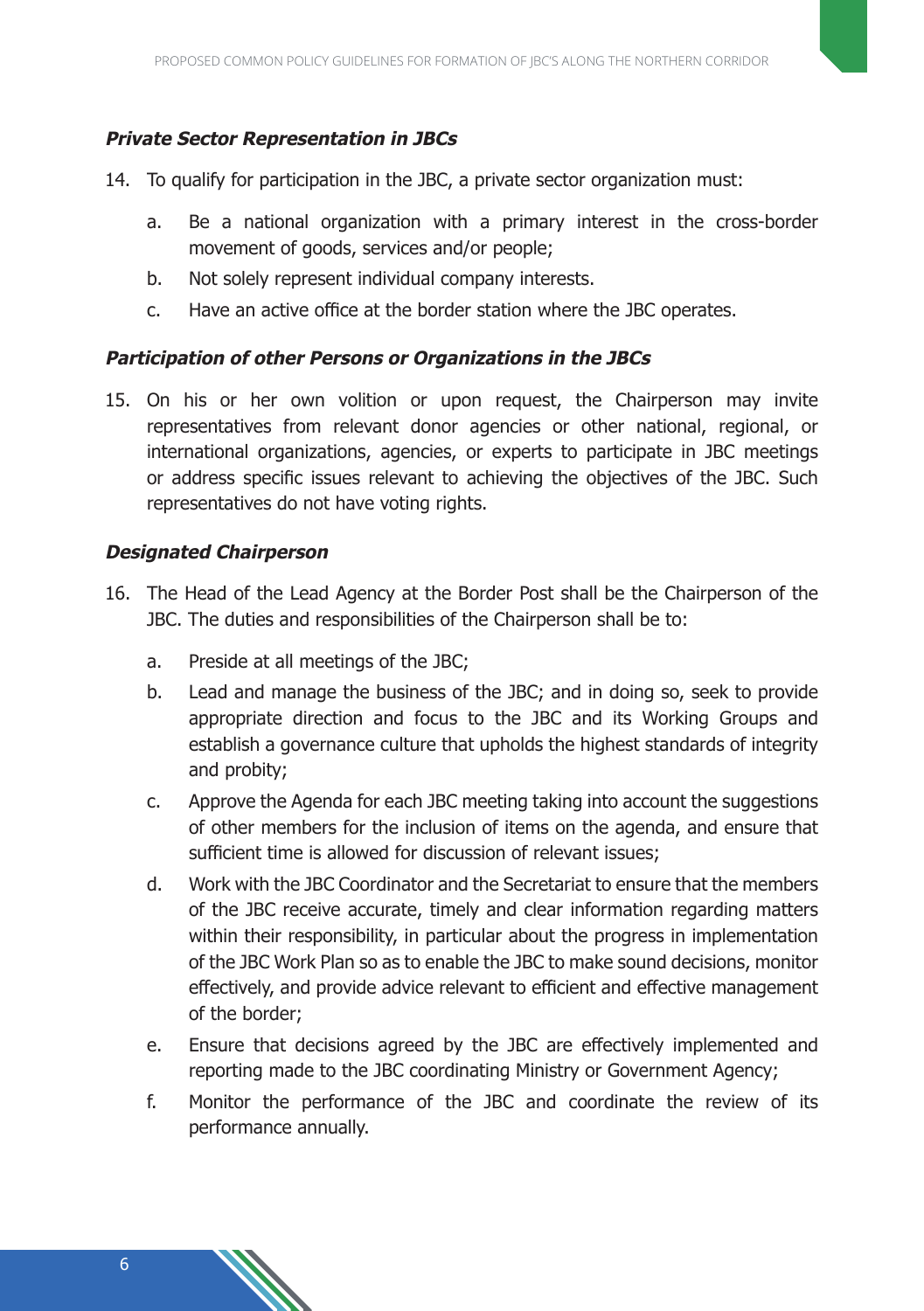#### **Vice-Chairperson**

- 17. The Vice-Chairperson will be elected from amongst the representatives of the Private Sector appointed to the JBC. The Vice-Chairperson will take the lead in ensuring that decisions of the JBC balance the interests of the government and the private sector and will more specifically:
	- a. Assist the Chairperson in running the business of the JBC including chairing meetings of the JBC in the absence of the Chairperson;
	- b. Keep the Chairperson informed of developments in the private sector that have an impact on the matters to which the JBC has an interest;
	- c. Assist the Chairperson in ensuring that adequate time is provided for discussion of matters in the agenda, reaching consensus and bringing the discussion to a close;
	- d. Assist the Chairperson in identifying items to be included in the agenda for the JBC Meetings.

#### **Working Groups**

18. The JBC may set up small Working Groups on an *ad hoc* basis to discuss indepth technical issues and report back. These groups shall be disbanded once their purpose is achieved. To minimize chances of duplication of effort through unnecessary multiplication of meetings, the JBC shall first determine if any specific work cannot be incorporated into an existing Working Group before setting up any new Working Group.

#### **Reporting**

19. The JBC will, through its Chairperson, report to the coordinating Ministry/ Government Agency/National Trade and Transport Facilitation Committee.

#### **Central Coordination Desk**

- 20. The coordinating Ministry or Government Agency will appoint a Coordinator to run a Secretariat for the JBCs at the National level. The Coordinator should be a professional having wide experience in the area of trade facilitation. The functions of the Secretariat will include:
	- a. Preparation and organization of meetings;
	- b. Preparation and dissemination of documents for the meetings;
	- c. Report on meetings and dissemination of meeting results;
	- d. Following up on the implementation of decisions;
	- e. Support the Working Groups established for specific purposes;

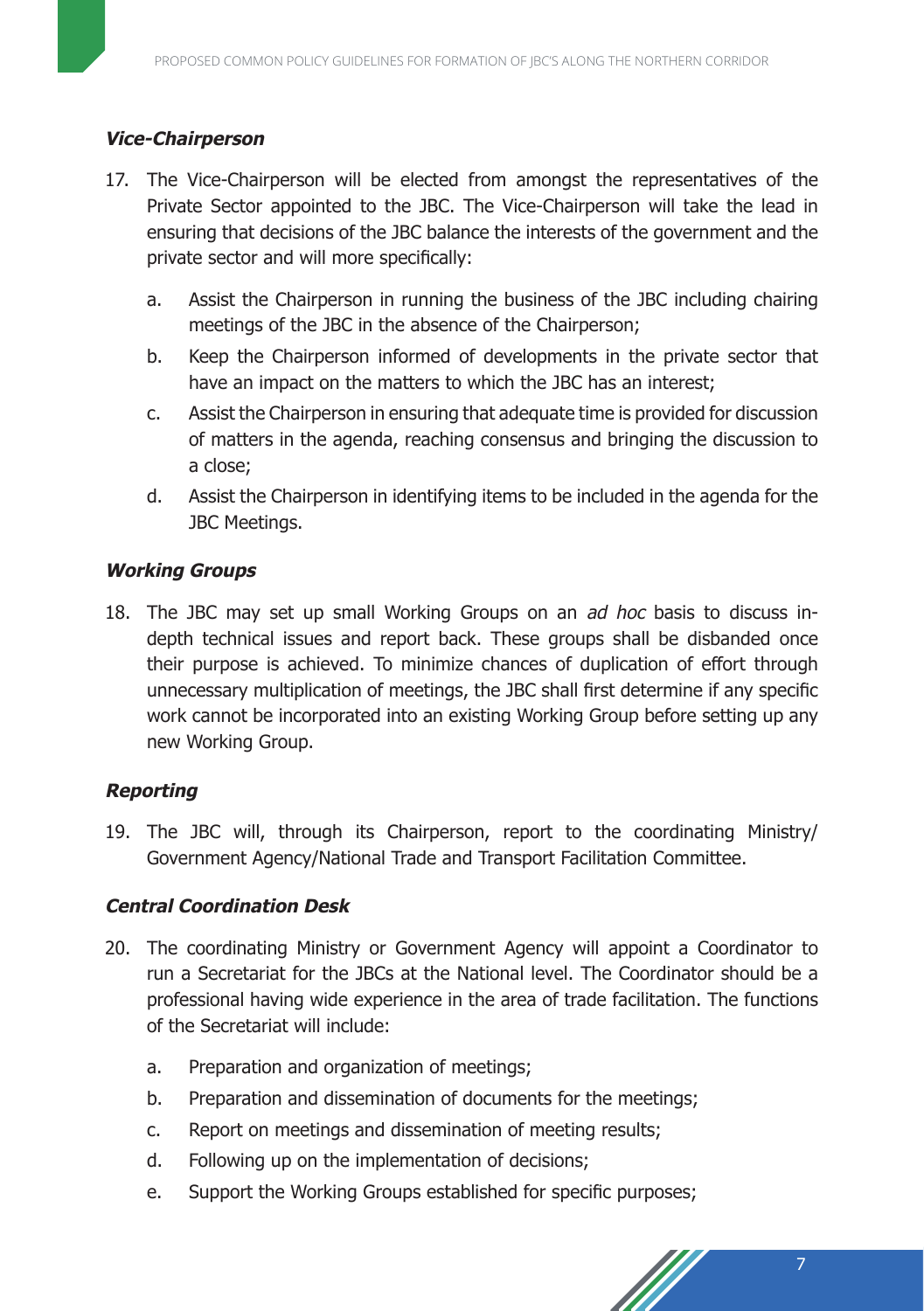- f. Organise studies that may be recommended by the JBCs;
- g. Provide information on facilitation to members;
- h. Organise seminars and workshops; and
- i. Generally promote the activities of the JBCs.
- 21. If necessary, the functions of the Secretariat may be decentralised to the regional level by tasking the Coordinating Ministry or Agency to undertake the functions at regional level.

#### **D. Term of Office for the Committee Members**

#### **Appointment to JBC**

22. Appointment to the JBC shall be made by the Chief Executive Officer's of the member institutions for a period of two years and the appointment is specific to a border post. The term of office of a JBC member may be renewed or extended by the appointing authority.

#### **Cessation of Membership**

- 23. Membership in the Committee shall cease if a member;
	- a. Is transferred from the border post or
	- b. Resigns, retires or otherwise ceases to be an employee of the appointing authority.

#### **New Appointments to the JBC**

24. New appointments to the JBC by the appointing authority following cessation of membership in accordance with *Paragraph 23* above shall be for the unexpired period of service of the member whose membership has ceased, or if the appointing authority so desires, for a new two-year term.

#### **Exceptions on Appointments**

25. Notwithstanding the provisions of Paragraph 23 above, the appointing authority may make an exception for a member who has been transferred from the border to continue representing the organization in the JBC for the purpose of ensuring a smooth transition in case the member in question is required for contributions where he or she has special expertise or other reason provided that the appointing authority applies and the JBC approves the exception.

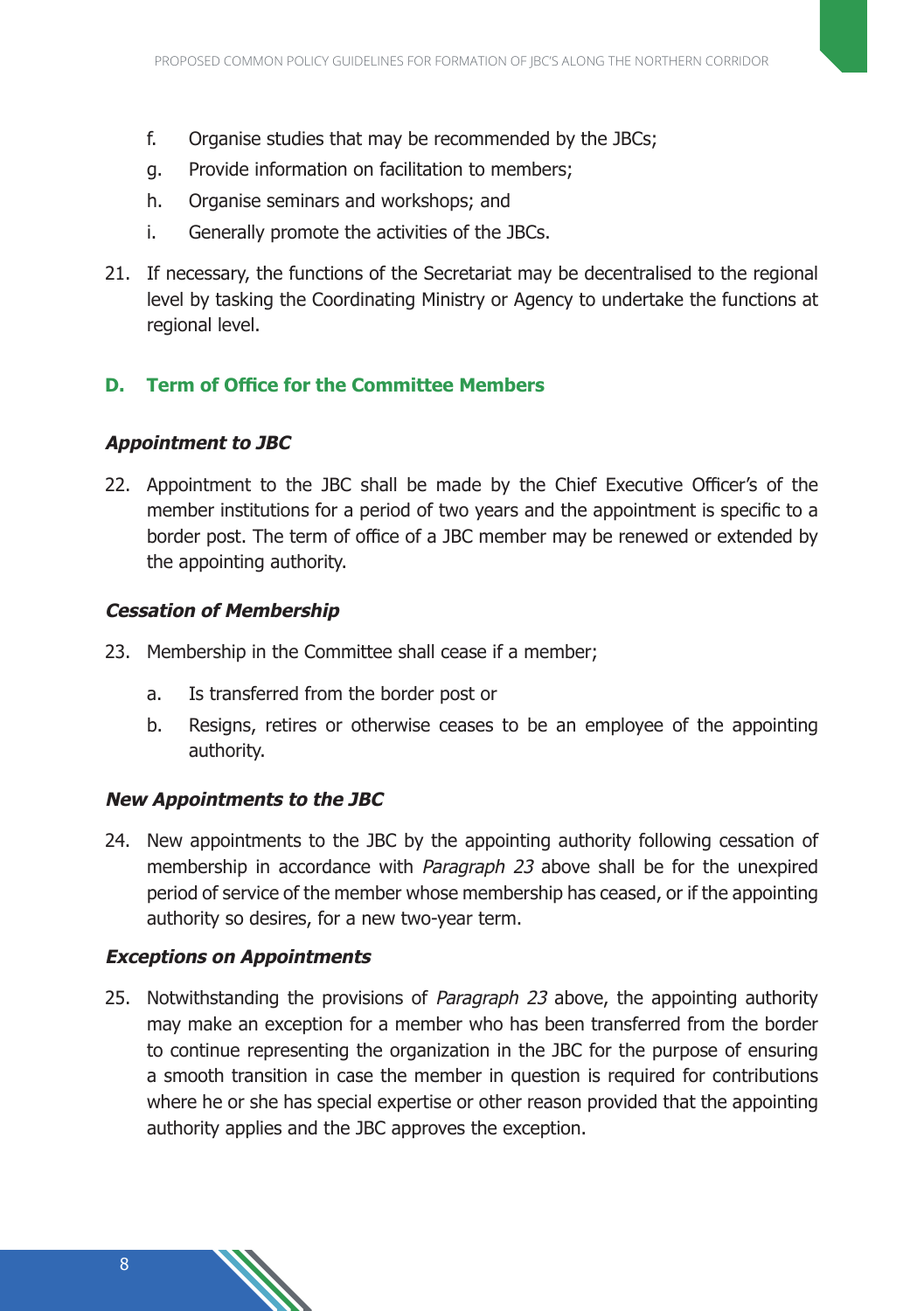#### **E. Governance**

#### **Convening Meetings**

26. Meetings of the JBC shall be convened by the Coordinator in consultation with the Chairperson, or in the absence of the Coordinator, by the Chairperson or the Vice-Chairperson on behalf of the Chairperson.

#### **Notice of Meetings**

27. Members shall under usual circumstances be given seven (7) days notice for scheduled meetings, provided that this condition may be disregarded in case of emergency or other situation where an unscheduled meeting may be required.

#### **Agenda**

28. The notice of meeting must include an agenda stating the substance of the issues to be considered. The JBC may consider other issues not included on the agenda at the time of the meeting. The agenda may also include any resolutions passed outside of a committee meeting (e.g., through electronic discussions).

#### **First Meeting**

29. As soon as possible following appointment of members to the JBC at the border post, the JBC shall hold its first meeting during which the calendar for the JBC meetings during the year shall be considered and approved.

#### **Quorum**

30. The quorum for JBC meetings shall be a simple majority of the members specified in Paragraph 22 above.

#### **Decisions**

31. Decisions of the JBC shall be made by consensus. Where a decision is not reached by consensus, the matter will be escalated to the relevant concerned Government agency(s) for redress.

#### **Confirmation of Minutes**

32. The minutes of a JBC meeting shall be confirmed during the immediate next JBC meeting. The Chairperson and the Secretary shall endorse the minutes as confirmation that they reflect the true proceedings of the Meeting.

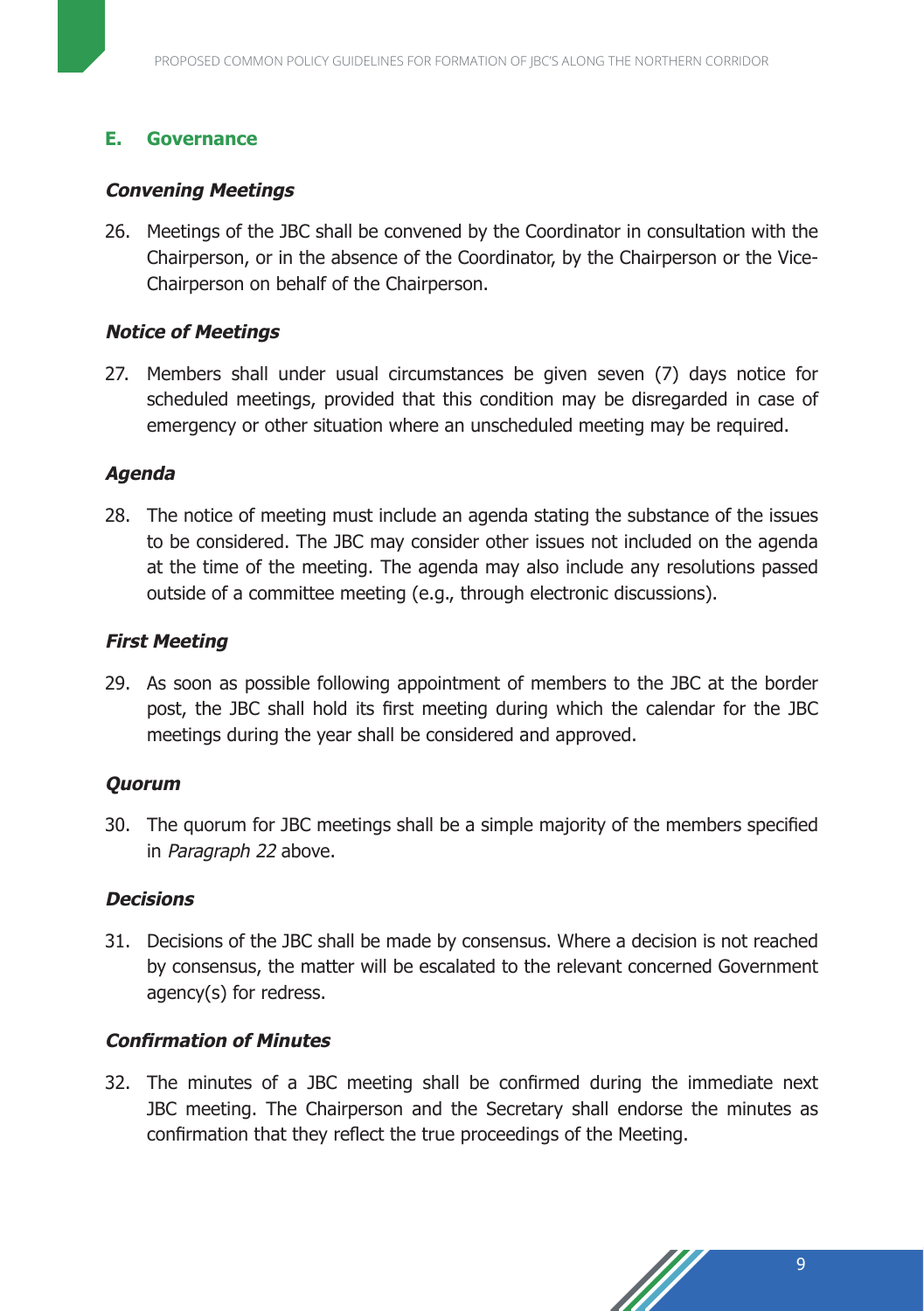#### **Terms of Reference for Working Groups**

33. Working Groups created for a specific purpose shall be provided with Terms of Reference indicating details of the date of establishment; the duration; the mandate and reporting; membership and roles of members; purpose and scope of the Working Group; key deliverables; means of operation; and resources required.

#### **F. Jurisdiction**

- 34. The JBC shall offer support in the jurisdiction over all operational matters related to trade and transport facilitation at the border which include:
	- a. Matters pertaining to administration of the Customs Laws and Regulations, Laws and Regulations administered by the Government Agencies working at the border station and any other border-related community or national legislation;
	- b. Implementation of treaties, conventions and international agreements relating to regional and international trade and transport;
	- c. Simplification and harmonization of formalities, processes and procedures related to the flow of persons and goods into and out of the country through the border;
	- d. Monitoring, reporting on and removal of non-tariff barriers to regional trade;
	- e. In collaboration with relevant national, regional, and international organizations, provision of relevant training and capacity building activities to members;
	- f. Spearheading relevant reforms for the efficient and effective management of the border including review of business processes and optimal application of information and communication and other technologies; and
	- g. Contributing to review and use of existing border infrastructure and considering proposals for infrastructure development.
- 35. The JBC and its members will address and aim at resolving all border operational issues within its jurisdiction. Any remaining issues will be referred to the relevant contact point at the coordinating Ministry/Government Agency. On receiving a referral, the coordinating Ministry/Government Agency will promptly contact the head of the relevant agency or organization and provide details of the issue with a view to resolving the matter.
- 36. Even though the work of the JBC has an operational focus, the JBC shall make policy recommendations to the coordinating Ministry/Government Agency.

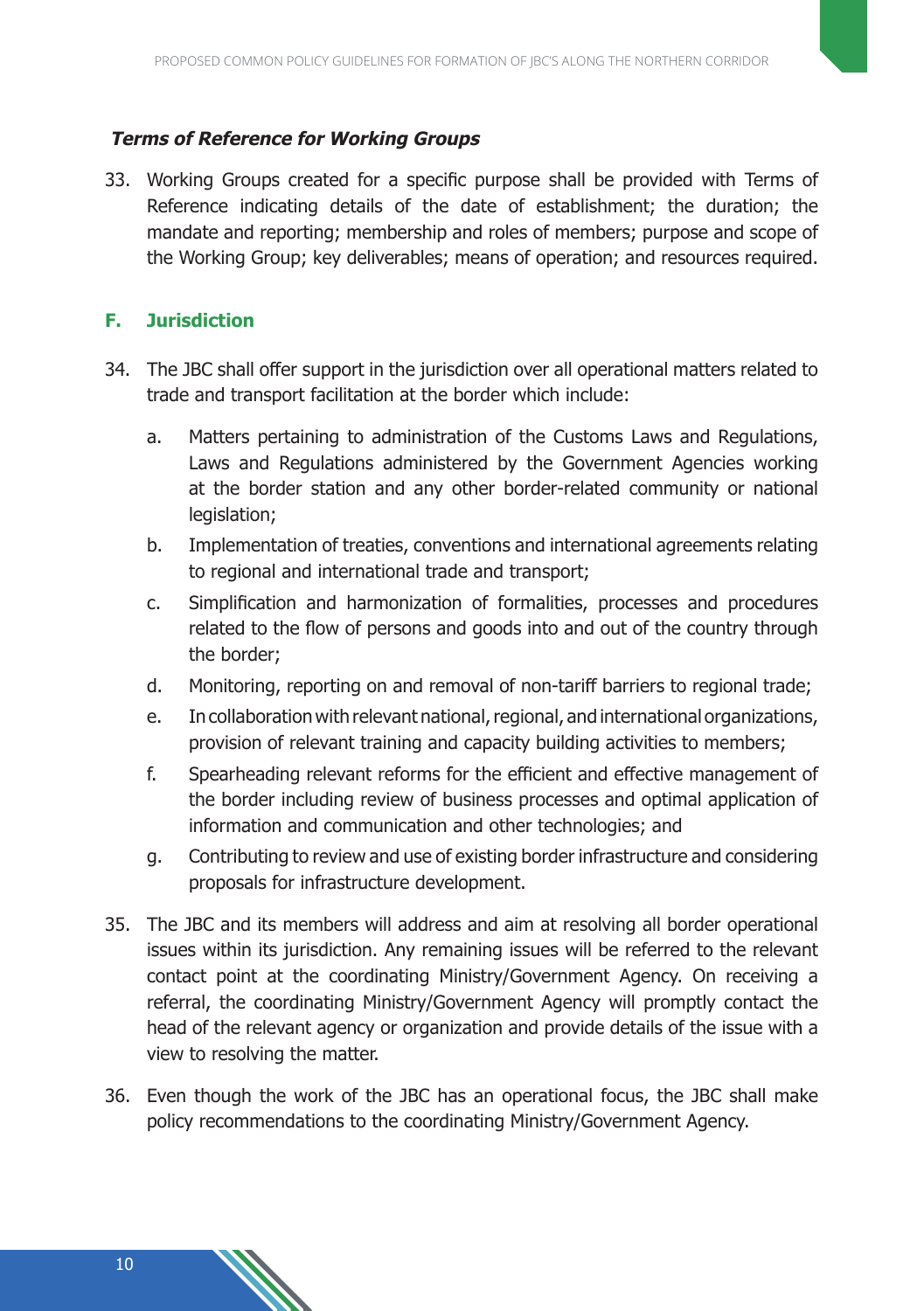#### **G. Deliverables**

- 37. Meetings of the JBC shall be held monthly or more frequently if necessary.
- 38. The JBC Coordinator shall be responsible for keeping an accurate record of all meetings of the JBC.
- 39. The JBC shall make recommendations to other structures on matters that are not resolved at the operational level as provided in Paragraph 35.
- 40. A member of the JBC shall provide a written response to any issue addressed to his or her organization as soon as possible, but in any case not more than fifteen (15) days after receiving the request. If more time is required, the member should acknowledge receipt of the letter and give the approximate date on which to send the response.
- 41. The JBC shall make quarterly reports of the performance of the border against agreed Key Performance Indicators.
- 42. The JBC Coordinator shall, through the Chairperson, make quarterly reports of the activities of the JBC to a designated office in the headquarters through the Permanent Secretary, Ministry of Trade, or the Chief Executive Officer of the JBC coordinating agency.

#### **H. Resources and Budget**

- 43. The coordinating Ministry/Government Agency will provide in-kind, and if possible, financial contribution to the funding of the activities of the JBC through its regular budget or a specific budget line that can be supported. In-kind contributions include but are not limited to provision of office space and accommodation, office equipment, transport, and any other logistical matters that contribute to the proper functioning of the JBC.
- 44. The JBC Coordinator will draft a budget including costs for office expenses, running meetings, training and capacity building activities and any other relevant issues for consideration and approval of the JBC based on an agreed Work Program. After approval by the JBC, the Coordinator shall forward the budget to the Coordinating Ministry/Government Agency.
- 45. Development partners and the private sector may provide resources, technical assistance, and capacity building support towards the activities of the JBC through the Ministry of Trade.

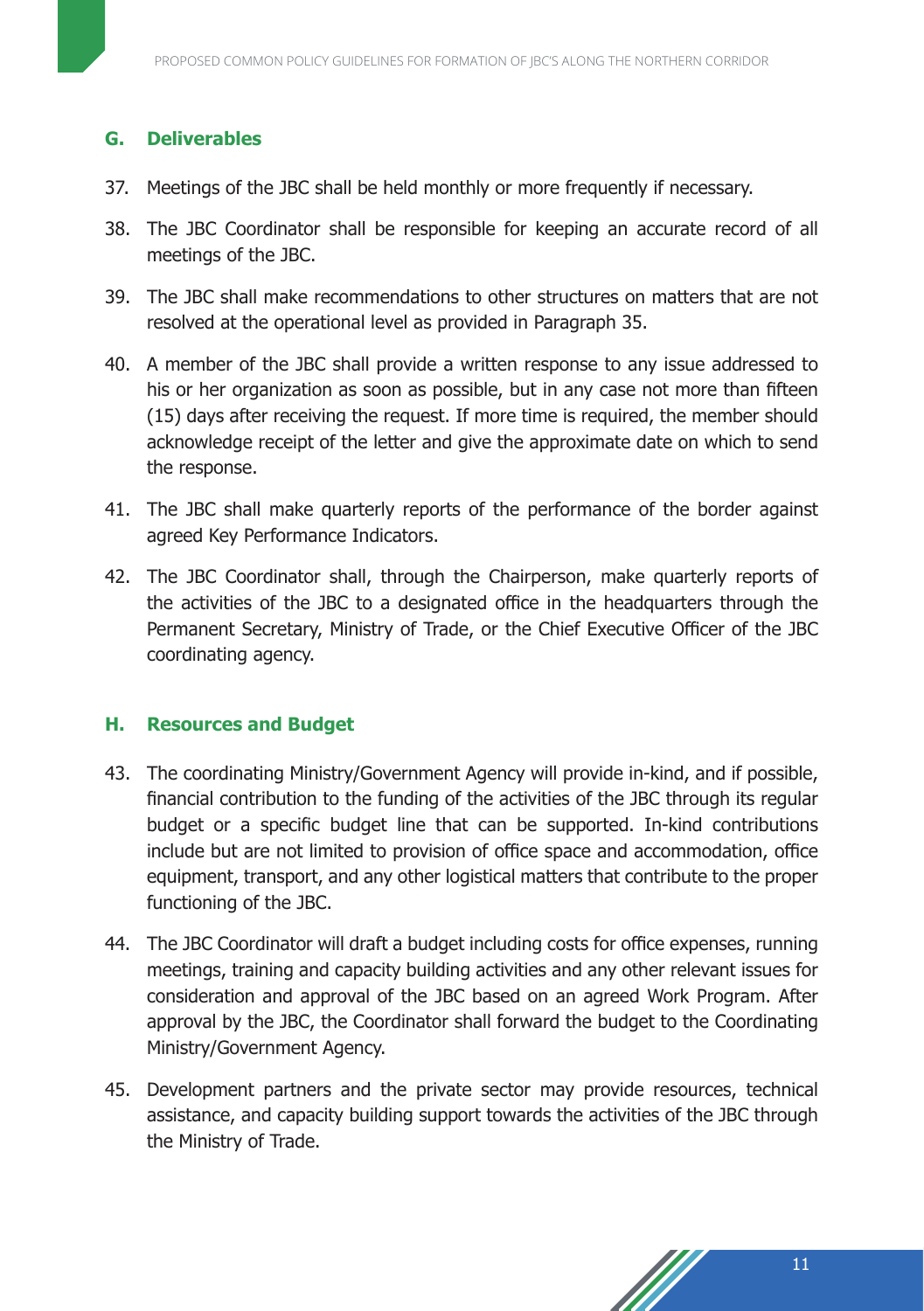46. Expenses directly incurred by members for the purpose of the JBC shall be defrayed out of the JBC budget. Such expenses include costs of transport, subsistence, and accommodation for JBC meetings.

#### **I. Communications**

- 47. JBC communications will emphasize a whole-of-government and inclusive approach for effective and efficient management of the border environment.
- 48. The JBC will develop a Communications Strategy and Implementation Plan within six months of appointment of its members, for consideration and approval by the Coordinating Ministry/Government Agency.
- 49. Formal and informal lines of communication will be established and maintained between the agencies represented in the JBC for operational communications, issues identification, dispute resolution and emergency response.
- 50. JBC members represented at the border shall make and present monthly reports in a format to be specified by the Coordinator. These reports shall provide details of key issues related to trade and transport facilitation at the border, thus ensuring a close link between operational issues and the business transacted at the JBC monthly meeting.
- 51. The JBC shall maintain a website with information about joint border operations, the requirements of various border agencies, the fees and charges for services provided by relevant government agencies and private sector operators, and border wait times. On a quarterly basis, the JBCs will send to the NCTTCA Secretariat the updated information for uploading on the Secretariats website.
- 52. The JBC will maintain a dedicated telephone line or lines and secure email where stakeholders can report issues for information or resolution.
- 53. Twice a year (in the month of September and March), the JBC will meet to consider and approve the Annual Work Plan, budget, and progress in implementation of the Plan respectively among other matters of importance to the business of the JBC. On his or her own volition or upon request, the Chairperson may invite representatives from other JBCs, relevant donor agencies or other national, regional, or international organizations, agencies, or experts to participate in these meetings or address specific issues relevant to achieving the objectives of the JBC.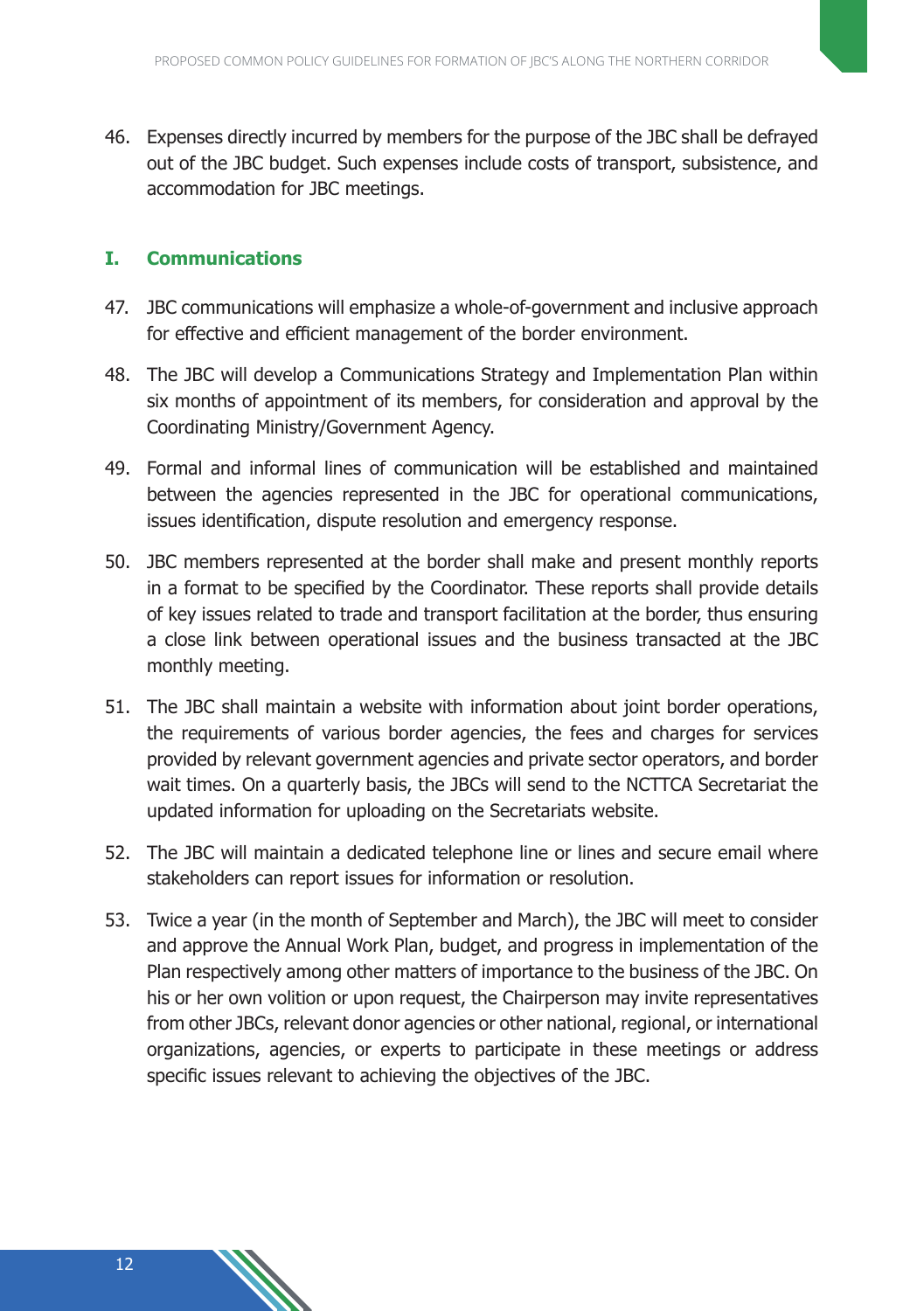#### **J. Relationships with other Groups**

- 54. The JBC reports to the Coordinating Ministry/Government Agency.
- 55. To enhance mutual learning, experience sharing and resolution of issues, the JBC will establish horizontal relationships with other JBCs in neighbouring countries.
- 56. The JBC will keep itself abreast of developments and where possible participate in meetings with government or donor agencies regarding regional and international trade and transport facilitation in general, and more specifically on OSBP's, and electronic Single Window Systems.

#### **K. Governing Laws and Dispute Resolution Mechanism**

- 57. The JBC will be governed by the National Laws of the country where the border is located.
- 58. Where a dispute arises between or among the members of the JBC, the first recourse will be to resolve the issues locally through consultations under the overall direction of the Chairperson with the assistance of the JBC Coordinator to find an amicable resolution to the dispute. In the event that an amicable solution is not achieved, the Chairperson will refer the matter to the Chief Executive Officers of the respective organizations whose decision will be accepted as binding on the members in question.

#### **L. Amendments**

59. The Terms of Reference for the JBC members may be altered by consensus to better meet the purpose and objectives of the JBC should the need arise.

#### **M. Validation**

60. The above proposed common policy guidelines on the formation and institutionalization of JBCs along the Northern Corridor will be discussed and validated by the member States.

**\*\*\*\*\***